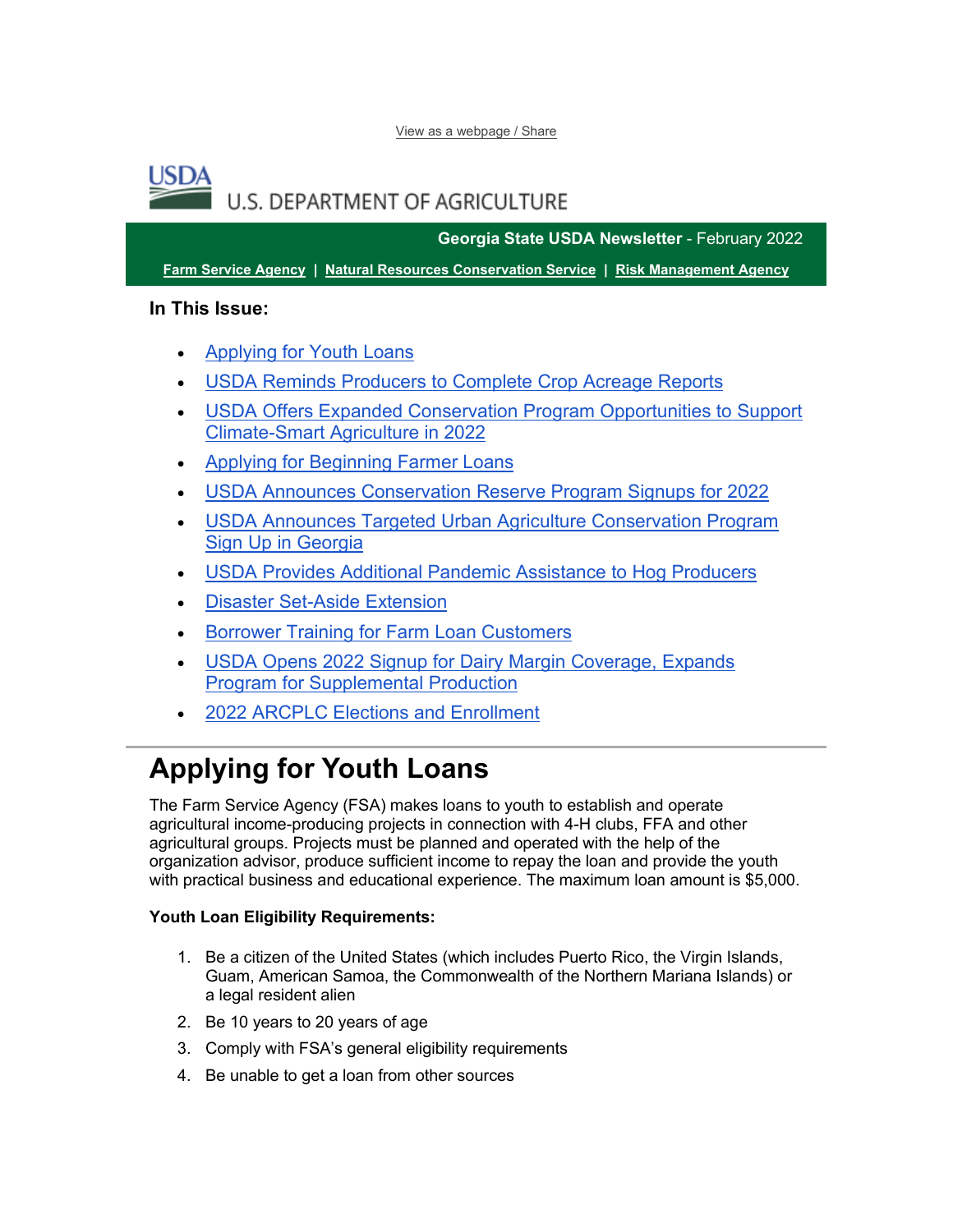- 5. Conduct a modest income-producing project in a supervised program of work as outlined above
- 6. Demonstrate capability of planning, managing and operating the project under guidance and assistance from a project advisor. The project supervisor must recommend the youth loan applicant, along with providing adequate supervision.

For help preparing the application forms, contact your local County USDA Service Center or visit [fsa.usda.gov.](https://lnks.gd/l/eyJhbGciOiJIUzI1NiJ9.eyJidWxsZXRpbl9saW5rX2lkIjoxMDQsInVyaSI6ImJwMjpjbGljayIsImJ1bGxldGluX2lkIjoiMjAyMjAyMDguNTMwODE5MzEiLCJ1cmwiOiJodHRwczovL2djYzAyLnNhZmVsaW5rcy5wcm90ZWN0aW9uLm91dGxvb2suY29tLz9kYXRhPTA0JTdDMDElN0MlN0NkYzY5MDJkOWNiZTE0MDg3NzdiMDA4ZDllYjFjY2ZjNSU3Q2VkNWIzNmU3MDFlZTRlYmM4NjdlZTAzY2ZhMGQ0Njk3JTdDMCU3QzAlN0M2Mzc3OTkzMzEyMzgxMjA0ODAlN0NVbmtub3duJTdDVFdGcGJHWnNiM2Q4ZXlKV0lqb2lNQzR3TGpBd01EQWlMQ0pRSWpvaVYybHVNeklpTENKQlRpSTZJazFoYVd3aUxDSlhWQ0k2TW4wJTNEJTdDMzAwMCZyZXNlcnZlZD0wJnNkYXRhPTR5SmNLQTFXVkZRZDRkRWFsRkd4ZFpKQkc4RWk0ZFFOSkl3RDdCR05JVmclM0QmdXJsPWh0dHAlM0ElMkYlMkZ3d3cuZnNhLnVzZGEuZ292JTJGJTNGdXRtX21lZGl1bSUzRGVtYWlsJTI2dXRtX3NvdXJjZSUzRGdvdmRlbGl2ZXJ5JnV0bV9tZWRpdW09ZW1haWwmdXRtX3NvdXJjZT1nb3ZkZWxpdmVyeSJ9.CR3FZlppsLqspx-eyANeKzEi-9WG_VcA1l6_sl1rix0/s/1512326346/br/126307924675-l)

# <span id="page-1-0"></span>**USDA Reminds Producers to Complete Crop Acreage Reports**

The USDA Farm Service Agency (FSA) reminds agricultural producers to complete [crop](https://lnks.gd/l/eyJhbGciOiJIUzI1NiJ9.eyJidWxsZXRpbl9saW5rX2lkIjoxMDUsInVyaSI6ImJwMjpjbGljayIsImJ1bGxldGluX2lkIjoiMjAyMjAyMDguNTMwODE5MzEiLCJ1cmwiOiJodHRwczovL3d3dy5mYXJtZXJzLmdvdi9jcm9wLWFjcmVhZ2UtcmVwb3J0cz91dG1fbWVkaXVtPWVtYWlsJnV0bV9zb3VyY2U9Z292ZGVsaXZlcnkifQ.ddahJghvWjJDitAgpgZFoJso-PXPXEMJ1-hMk8BCxd8/s/1512326346/br/126307924675-l)  [acreage reports](https://lnks.gd/l/eyJhbGciOiJIUzI1NiJ9.eyJidWxsZXRpbl9saW5rX2lkIjoxMDUsInVyaSI6ImJwMjpjbGljayIsImJ1bGxldGluX2lkIjoiMjAyMjAyMDguNTMwODE5MzEiLCJ1cmwiOiJodHRwczovL3d3dy5mYXJtZXJzLmdvdi9jcm9wLWFjcmVhZ2UtcmVwb3J0cz91dG1fbWVkaXVtPWVtYWlsJnV0bV9zb3VyY2U9Z292ZGVsaXZlcnkifQ.ddahJghvWjJDitAgpgZFoJso-PXPXEMJ1-hMk8BCxd8/s/1512326346/br/126307924675-l) by the final acreage reporting date.

The following acreage reporting dates are applicable for Georgia:

| February 15, 2022        | Onions (planted 10/21-2/1)                                     |
|--------------------------|----------------------------------------------------------------|
| March 15, 2022           | Cabbage (planted 10/1-2/20), Pecans                            |
| May 15, 2022<br>Tomatoes | Sweet Corn (planted 8/26-5/15), Tobacco,<br>(planted 8/16-4/5) |
| July 15, 2022            | All Other Crops, Perennial Forage                              |

To complete your acreage report, please call your local County FSA office to schedule an appointment. FSA can work with producers to file timely acreage reports by phone, email, online tools and virtual meetings as well as by appointment in person.

The following exception applies to acreage reporting dates:

- If the crop has not been planted by the acreage reporting date, the acreage must be reported no later than 15 calendar days after planting is completed.
- **Fruit and Vegetable Noninsured Crop Disaster Assistance Program (NAP) policy holders should note that the acreage reporting date for NAP covered crops is 15 days after the designated final planting date for the specific zone.**
- **Perennial Forage Noninsured Crop Disaster Assistance Program (NAP) policy holders should note that the acreage reporting date for perennial forage is 15 calendar days before the onset of harvest or grazing of the specific crop being reported.**

For questions, please call your local County FSA office.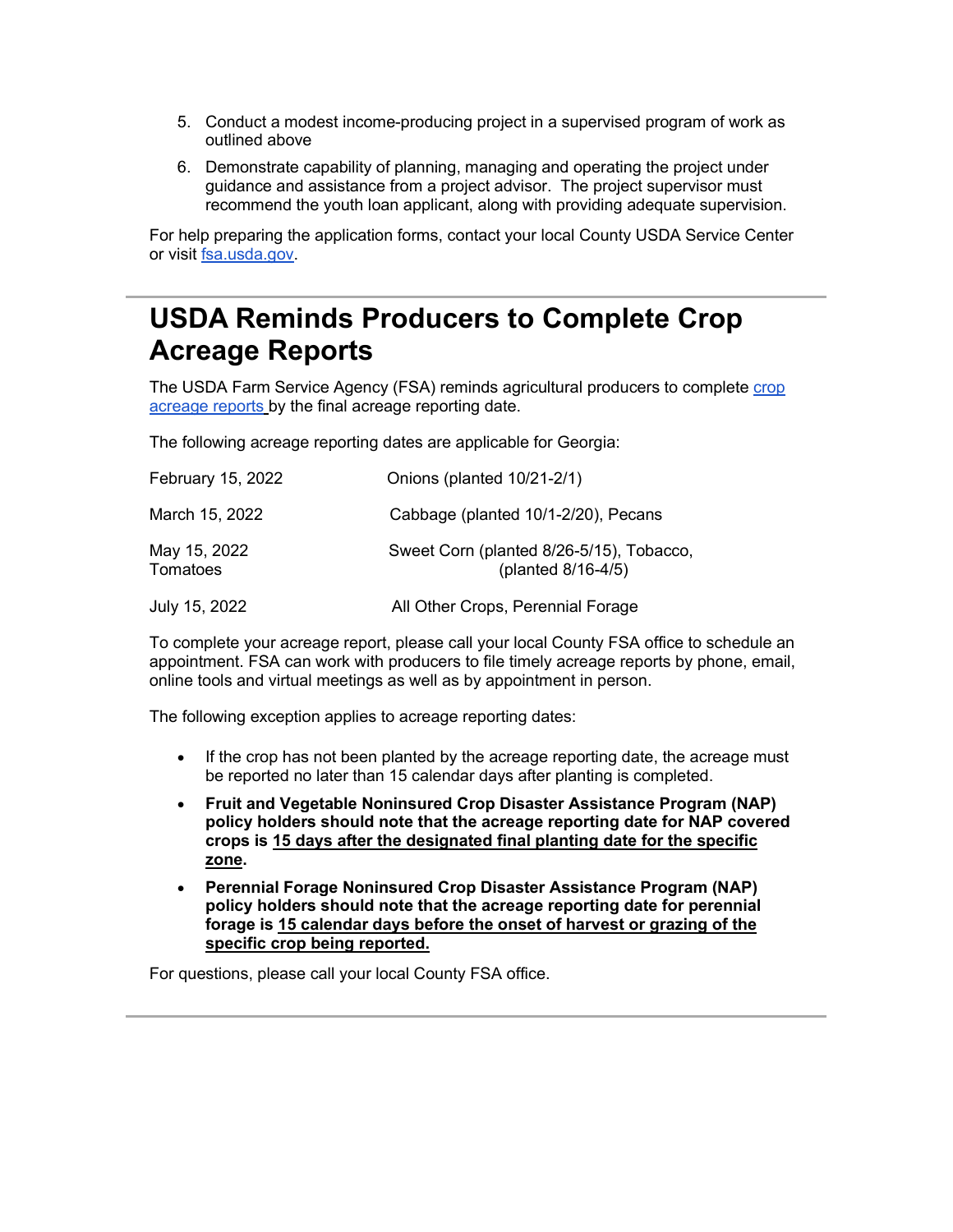# <span id="page-2-0"></span>**USDA Offers Expanded Conservation Program Opportunities to Support Climate-Smart Agriculture in 2022**

USDA's Natural Resources Conservation Service (NRCS) announced two additional sign ups through the Environmental Quality Incentives Program (EQIP) to support climatesmart agriculture and forestry through voluntary conservation practices, as well as Conservation Incentives Contracts. If interested, you should [learn more here](https://lnks.gd/l/eyJhbGciOiJIUzI1NiJ9.eyJidWxsZXRpbl9saW5rX2lkIjoxMDYsInVyaSI6ImJwMjpjbGljayIsImJ1bGxldGluX2lkIjoiMjAyMjAyMDguNTMwODE5MzEiLCJ1cmwiOiJodHRwczovL2djYzAyLnNhZmVsaW5rcy5wcm90ZWN0aW9uLm91dGxvb2suY29tLz9kYXRhPTA0JTdDMDElN0MlN0NmNGE2YzM3NTI4N2Y0NmQ0YmI1MDA4ZDllNzE5YTMzZSU3Q2VkNWIzNmU3MDFlZTRlYmM4NjdlZTAzY2ZhMGQ0Njk3JTdDMCU3QzAlN0M2Mzc3OTQ5MTk1NzYzMDM0OTYlN0NVbmtub3duJTdDVFdGcGJHWnNiM2Q4ZXlKV0lqb2lNQzR3TGpBd01EQWlMQ0pRSWpvaVYybHVNeklpTENKQlRpSTZJazFoYVd3aUxDSlhWQ0k2TW4wJTNEJTdDMzAwMCZyZXNlcnZlZD0wJnNkYXRhPUJEcjlPeGNmVXZha3d6bXFlYlJWOWtFSzVza0IlMkIlMkI4VURXbWFyMDhGbzJJJTNEJnVybD1odHRwcyUzQSUyRiUyRnd3dy5ucmNzLnVzZGEuZ292JTJGd3BzJTJGcG9ydGFsJTJGbnJjcyUyRmRldGFpbCUyRmdhJTJGbmV3c3Jvb20lMkZyZWxlYXNlcyUyRiUzRmNpZCUzRE5SQ1NFUFJEMTg3MDQyNCUyNnV0bV9tZWRpdW0lM0RlbWFpbCUyNnV0bV9zb3VyY2UlM0Rnb3ZkZWxpdmVyeSZ1dG1fbWVkaXVtPWVtYWlsJnV0bV9zb3VyY2U9Z292ZGVsaXZlcnkifQ.pNVX6fRkccCEGtbaV1mbdDUJOeDVN01ng7LVHPu1120/s/1512326346/br/126307924675-l) and apply by Feb. 11, 2022.

# <span id="page-2-1"></span>**Applying for Beginning Farmer Loans**

The Farm Service Agency (FSA) assists beginning farmers to finance agricultural enterprises. Under these designated farm loan programs, FSA can provide financing to eligible applicants through either direct or guaranteed loans. FSA defines a beginning farmer as a person who:

- Has operated a farm for not more than 10 years
- Will materially and substantially participate in the operation of the farm
- Agrees to participate in a loan assessment, borrower training and financial management program sponsored by FSA
- Does not own a farm in excess of 30 percent of the county's average size farm.

For more information contact, contact your USDA Service Center or visit [fsa.usda.gov.](https://lnks.gd/l/eyJhbGciOiJIUzI1NiJ9.eyJidWxsZXRpbl9saW5rX2lkIjoxMDcsInVyaSI6ImJwMjpjbGljayIsImJ1bGxldGluX2lkIjoiMjAyMjAyMDguNTMwODE5MzEiLCJ1cmwiOiJodHRwczovL2djYzAyLnNhZmVsaW5rcy5wcm90ZWN0aW9uLm91dGxvb2suY29tLz9kYXRhPTA0JTdDMDElN0MlN0NkYzY5MDJkOWNiZTE0MDg3NzdiMDA4ZDllYjFjY2ZjNSU3Q2VkNWIzNmU3MDFlZTRlYmM4NjdlZTAzY2ZhMGQ0Njk3JTdDMCU3QzAlN0M2Mzc3OTkzMzEyMzgxMjA0ODAlN0NVbmtub3duJTdDVFdGcGJHWnNiM2Q4ZXlKV0lqb2lNQzR3TGpBd01EQWlMQ0pRSWpvaVYybHVNeklpTENKQlRpSTZJazFoYVd3aUxDSlhWQ0k2TW4wJTNEJTdDMzAwMCZyZXNlcnZlZD0wJnNkYXRhPTR5SmNLQTFXVkZRZDRkRWFsRkd4ZFpKQkc4RWk0ZFFOSkl3RDdCR05JVmclM0QmdXJsPWh0dHAlM0ElMkYlMkZ3d3cuZnNhLnVzZGEuZ292JTJGJTNGdXRtX21lZGl1bSUzRGVtYWlsJTI2dXRtX3NvdXJjZSUzRGdvdmRlbGl2ZXJ5JnV0bV9tZWRpdW09ZW1haWwmdXRtX3NvdXJjZT1nb3ZkZWxpdmVyeSJ9.NRMnPV01oa26Ocd71hqEwr7Amz1oejnu2gmgAFPpAVg/s/1512326346/br/126307924675-l)

# <span id="page-2-2"></span>**USDA Announces Conservation Reserve Program Signups for 2022**

Agricultural producers and landowners can sign up soon for the Conservation Reserve Program (CRP), a cornerstone conservation program offered by the U.S. Department of Agriculture (USDA) and a key tool in the Biden-Harris

Administration effort to address climate change and achieve other natural resource benefits. The General CRP signup will run from **Jan. 31 to March 11**, and the Grassland CRP signup will run from **April 4 to May 13.**

Producers and landowners enrolled 4.6 million acres into CRP signups in 2021, including 2.5 million acres in the largest Grassland CRP signup in history. There are currently 22.1 million acres enrolled, and FSA is aiming to reach the 25.5-million-acre cap statutorily set for fiscal year 2022.

## **CRP Signups**

General CRP helps producers and landowners establish long-term, resource-conserving plant species, such as approved grasses or trees, to control soil erosion, improve water quality and enhance wildlife habitat on cropland.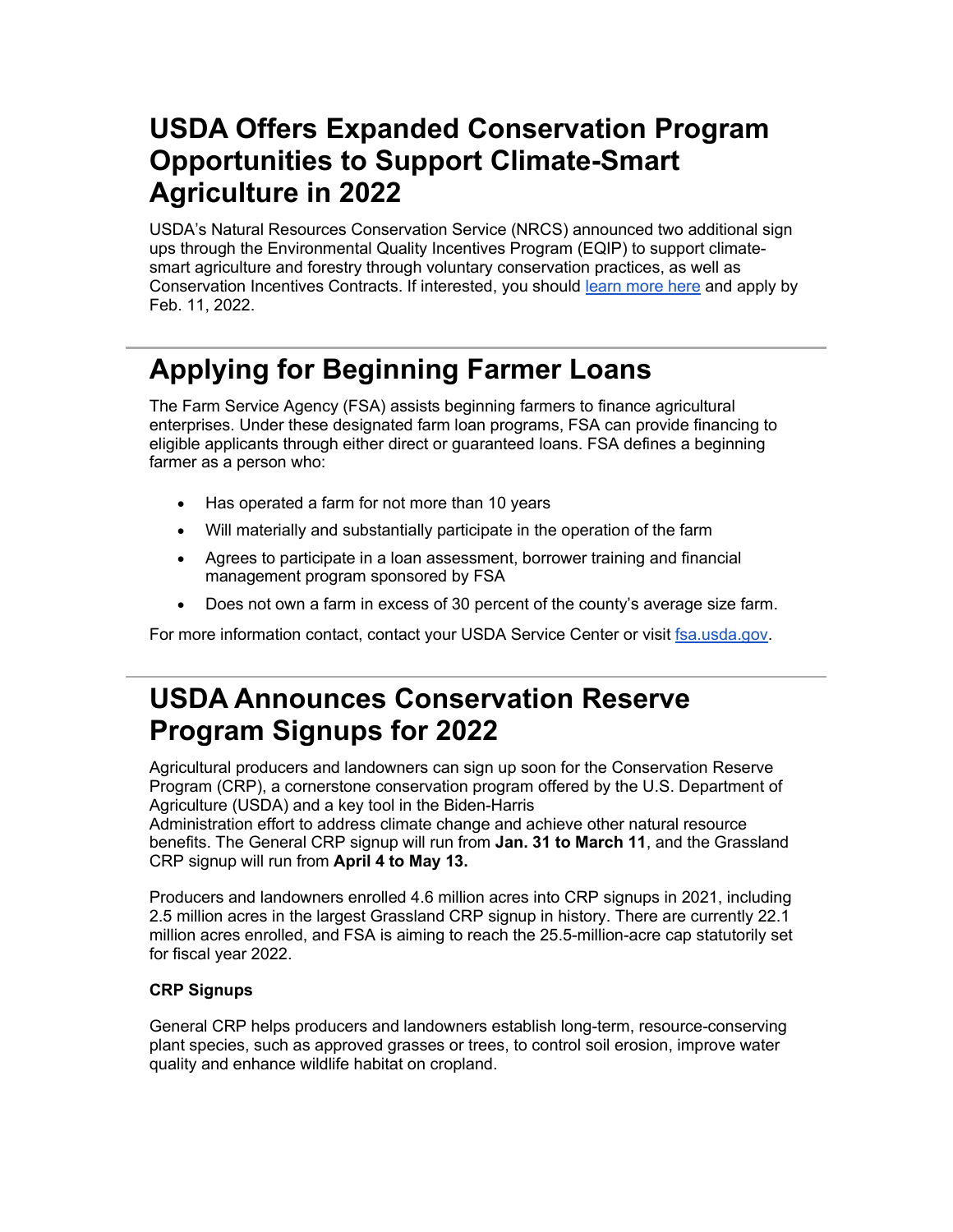Meanwhile, Grassland CRP is a working lands program, helping landowners and operators protect grassland, including rangeland and pastureland and certain other lands, while maintaining the areas as working grazing lands. Protecting grasslands contributes positively to the economy of many regions, provides biodiversity of plant and animal populations and provides important carbon sequestration benefits to deliver lasting climate outcomes.

Alongside these programs, producers and landowners can enroll acres in Continuous CRP under the ongoing sign up, which includes projects available through the Conservation Reserve Enhancement Program (CREP) and State Acres for Wildlife Enhancement (SAFE).

## **Climate Benefits**

Last year, FSA enacted a Climate-Smart Practice Incentive for CRP General and Continuous signups, to better target CRP on addressing climate change. This incentive aims to increase carbon sequestration and reduce greenhouse gas emissions. CRP's climate-smart practices include establishment of trees and permanent grasses, development of wildlife habitat and wetland restoration. The Climate-Smart Practice Incentive is annual, and the amount is based on the benefits of each practice type.

Additionally, in order to better target the program toward climate outcomes, USDA invested \$10 million last year in the CRP Monitoring, Assessment and Evaluation (MAE) program to measure and monitor the soil carbon and climate resilience impacts of conservation practices over the life of new CRP contracts. This will enable the agency to further refine the program and practices to provide producers tools for increased climate resilience.

## **More Information on CRP**

Landowners and producers interested in CRP should contact their local [USDA Service](https://lnks.gd/l/eyJhbGciOiJIUzI1NiJ9.eyJidWxsZXRpbl9saW5rX2lkIjoxMDgsInVyaSI6ImJwMjpjbGljayIsImJ1bGxldGluX2lkIjoiMjAyMjAyMDguNTMwODE5MzEiLCJ1cmwiOiJodHRwOi8vd3d3LmZhcm1lcnMuZ292L3NlcnZpY2UtbG9jYXRvcj91dG1fbWVkaXVtPWVtYWlsJnV0bV9zb3VyY2U9Z292ZGVsaXZlcnkifQ.-XcJXCtwvuJO07kEsdYSgVzUwiOUHNjHd129r5WtL68/s/1512326346/br/126307924675-l)  [Center](https://lnks.gd/l/eyJhbGciOiJIUzI1NiJ9.eyJidWxsZXRpbl9saW5rX2lkIjoxMDgsInVyaSI6ImJwMjpjbGljayIsImJ1bGxldGluX2lkIjoiMjAyMjAyMDguNTMwODE5MzEiLCJ1cmwiOiJodHRwOi8vd3d3LmZhcm1lcnMuZ292L3NlcnZpY2UtbG9jYXRvcj91dG1fbWVkaXVtPWVtYWlsJnV0bV9zb3VyY2U9Z292ZGVsaXZlcnkifQ.-XcJXCtwvuJO07kEsdYSgVzUwiOUHNjHd129r5WtL68/s/1512326346/br/126307924675-l) to learn more or to apply for the program -- for General CRP before the **March 11 deadline**, and for Grassland CRP before the **May 13 deadline**. Service Center staff continue to work with agricultural producers via phone, email, and other digital tools. Due to the pandemic, some [USDA Service Centers](https://lnks.gd/l/eyJhbGciOiJIUzI1NiJ9.eyJidWxsZXRpbl9saW5rX2lkIjoxMDksInVyaSI6ImJwMjpjbGljayIsImJ1bGxldGluX2lkIjoiMjAyMjAyMDguNTMwODE5MzEiLCJ1cmwiOiJodHRwOi8vd3d3LmZhcm1lcnMuZ292L3NlcnZpY2UtbG9jYXRvcj91dG1fbWVkaXVtPWVtYWlsJnV0bV9zb3VyY2U9Z292ZGVsaXZlcnkifQ.c79mBiN51lWV23hvaT6qObtM4ItvpBE2Muct2V49uOc/s/1512326346/br/126307924675-l) are open to limited visitors. Additionally, fact sheets and other resources are available at [fsa.usda.gov/crp.](https://lnks.gd/l/eyJhbGciOiJIUzI1NiJ9.eyJidWxsZXRpbl9saW5rX2lkIjoxMTAsInVyaSI6ImJwMjpjbGljayIsImJ1bGxldGluX2lkIjoiMjAyMjAyMDguNTMwODE5MzEiLCJ1cmwiOiJodHRwczovL3d3dy5mc2EudXNkYS5nb3YvY3JwP3V0bV9tZWRpdW09ZW1haWwmdXRtX3NvdXJjZT1nb3ZkZWxpdmVyeSJ9.gEzjyBGmABI7IBziuP3DNK0dzYqKqEQw3lrOE_U_PHE/s/1512326346/br/126307924675-l)

Signed into law in 1985, CRP is one of the largest voluntary private-lands conservation programs in the United States. It was originally intended to primarily control soil erosion and potentially stabilize commodity prices by taking marginal lands out of production. The program has evolved over the years, providing many conservation and economic benefits.

# <span id="page-3-0"></span>**USDA Announces Targeted Urban Agriculture Conservation Program Sign Up in Georgia**

USDA's Natural Resources Conservation Service (NRCS) announced an additional signup through the Environmental Quality Incentives Program (EQIP) to support urban agriculture. This targeted sign up is for farmers in Fulton, Gwinnett, and Henry counties,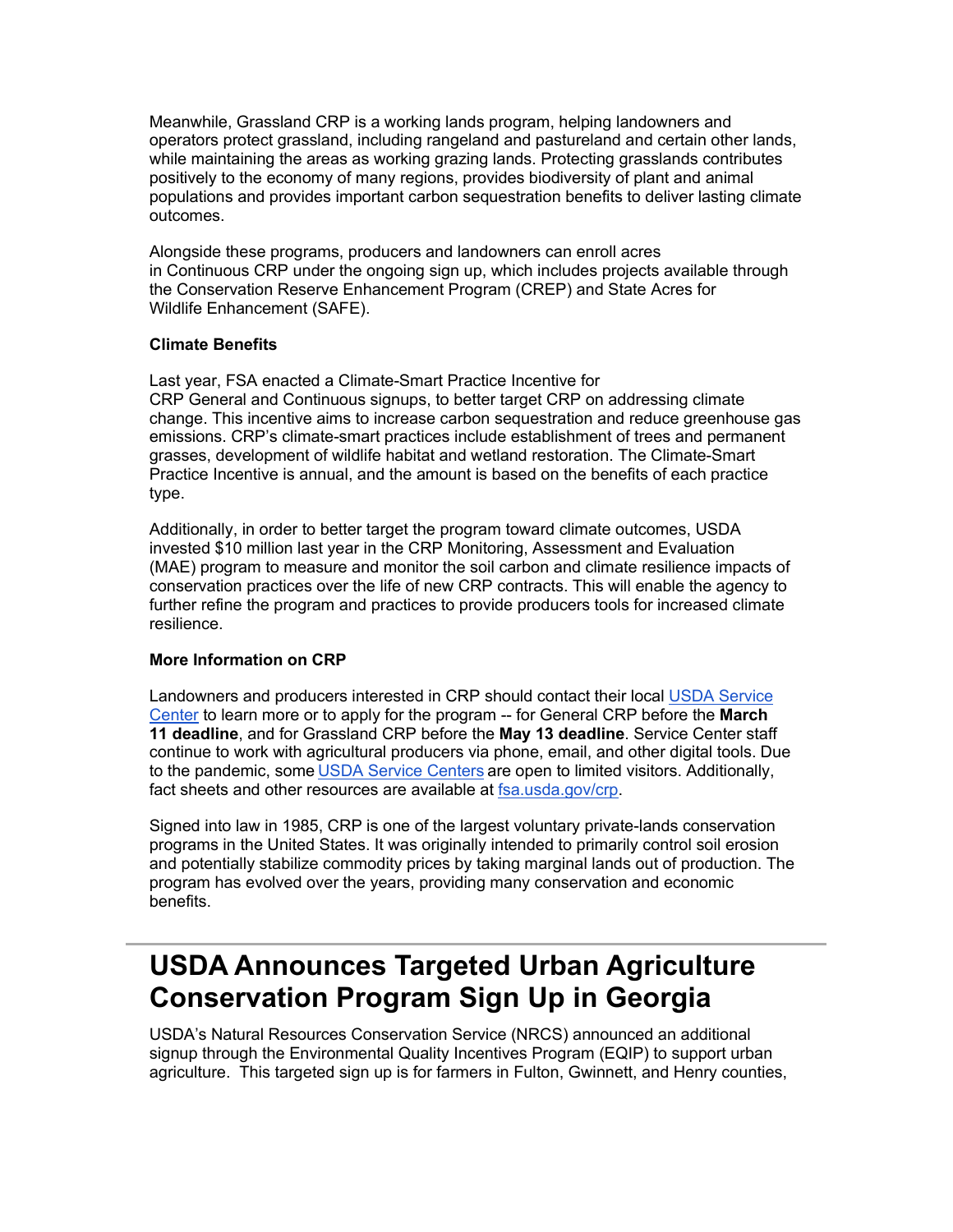who are interested in producing local, healthy, sustainable food for their communities. If interested, you should [learn more here](https://lnks.gd/l/eyJhbGciOiJIUzI1NiJ9.eyJidWxsZXRpbl9saW5rX2lkIjoxMTEsInVyaSI6ImJwMjpjbGljayIsImJ1bGxldGluX2lkIjoiMjAyMjAyMDguNTMwODE5MzEiLCJ1cmwiOiJodHRwczovL2djYzAyLnNhZmVsaW5rcy5wcm90ZWN0aW9uLm91dGxvb2suY29tLz9kYXRhPTA0JTdDMDElN0MlN0NmNGE2YzM3NTI4N2Y0NmQ0YmI1MDA4ZDllNzE5YTMzZSU3Q2VkNWIzNmU3MDFlZTRlYmM4NjdlZTAzY2ZhMGQ0Njk3JTdDMCU3QzAlN0M2Mzc3OTQ5MTk1NzYzMDM0OTYlN0NVbmtub3duJTdDVFdGcGJHWnNiM2Q4ZXlKV0lqb2lNQzR3TGpBd01EQWlMQ0pRSWpvaVYybHVNeklpTENKQlRpSTZJazFoYVd3aUxDSlhWQ0k2TW4wJTNEJTdDMzAwMCZyZXNlcnZlZD0wJnNkYXRhPXNnQWVROWZDTTd2R29WbVJHaVpFbmh5ek5WdEpHRnIlMkI2R3MzME1MdEJ5NCUzRCZ1cmw9aHR0cHMlM0ElMkYlMkZ3d3cubnJjcy51c2RhLmdvdiUyRndwcyUyRnBvcnRhbCUyRm5yY3MlMkZkZXRhaWwlMkZnYSUyRm5ld3Nyb29tJTJGcmVsZWFzZXMlMkYlM0ZjaWQlM0ROUkNTRVBSRDE4ODA2MzklMjZ1dG1fbWVkaXVtJTNEZW1haWwlMjZ1dG1fc291cmNlJTNEZ292ZGVsaXZlcnkmdXRtX21lZGl1bT1lbWFpbCZ1dG1fc291cmNlPWdvdmRlbGl2ZXJ5In0.cDBMyWfzaFwQsMT-bMZYasO2JxJDw2LAj4k5D-XZ5C8/s/1512326346/br/126307924675-l) and apply by March 4, 2022.

## **Loans for Targeted Underserved Producers**

The Farm Service Agency (FSA) has several loan programs to help you start or continue an agriculture production. Farm ownership and operating loans are available.

While all qualified producers are eligible to apply for these loan programs, FSA has provided priority funding for members of targeted underserved applicants.

A targeted underserved applicant is one of a group whose members have been subjected to racial, ethnic or gender prejudice because of his or her identity as members of the group without regard to his or her individual qualities.

For purposes of this program, targeted underserved groups are women, African Americans, American Indians, Alaskan Natives, Hispanics, Asian Americans and Pacific Islanders.

FSA loans are only available to applicants who meet all the eligibility requirements and are unable to obtain the needed credit elsewhere.

# <span id="page-4-0"></span>**USDA Provides Additional Pandemic Assistance to Hog Producers**

The U.S. Department of Agriculture (USDA) announced a new program to assist hog producers who sold hogs through a negotiated sale during the period in which these producers faced the greatest reduction in market prices due to the COVID-19 pandemic. The Spot Market Hog Pandemic Program (SMHPP) is part of USDA's [Pandemic Assistance for Producers](https://lnks.gd/l/eyJhbGciOiJIUzI1NiJ9.eyJidWxsZXRpbl9saW5rX2lkIjoxMTIsInVyaSI6ImJwMjpjbGljayIsImJ1bGxldGluX2lkIjoiMjAyMjAyMDguNTMwODE5MzEiLCJ1cmwiOiJodHRwOi8vd3d3LmZhcm1lcnMuZ292L3BhbmRlbWljLWFzc2lzdGFuY2U_dXRtX21lZGl1bT1lbWFpbCZ1dG1fc291cmNlPWdvdmRlbGl2ZXJ5In0.ZDBJZU2jvRnZu_FYmQZDlrUsr6Cx3h0G8B2J_SGfNkw/s/1512326346/br/126307924675-l) initiative and addresses gaps in previous assistance for hog producers. USDA's Farm Service Agency (FSA) will accept applications Dec. 15, 2021 through Feb. 25, 2022.     

SMHPP provides assistance to hog producers who sold hogs through a negotiated sale from April 16, 2020 through Sept. 1, 2020. Negotiated sale, or negotiated formula sale, means a sale of hogs by a producer to a packer under which the base price for the hogs is determined by seller-buyer interaction and agreement on a delivery day. USDA is offering SMHPP as packer production was reduced due to the COVID-19 pandemic due to employee illness and supply chain issues, resulting in fewer negotiated hogs being procured and subsequent lower market prices.

The Department has set aside up to \$50 million in pandemic assistance funds through the Coronavirus Aid, Relief and Economic Security (CARES) Act for SMHPP.

## **SMHPP Program Details**

Eligible hogs include hogs sold through a negotiated sale by producers between April 16, 2020, and Sept. 1, 2020. To be eligible, the producer must be a person or legal entity who has ownership in the hogs and whose production facilities are located in the United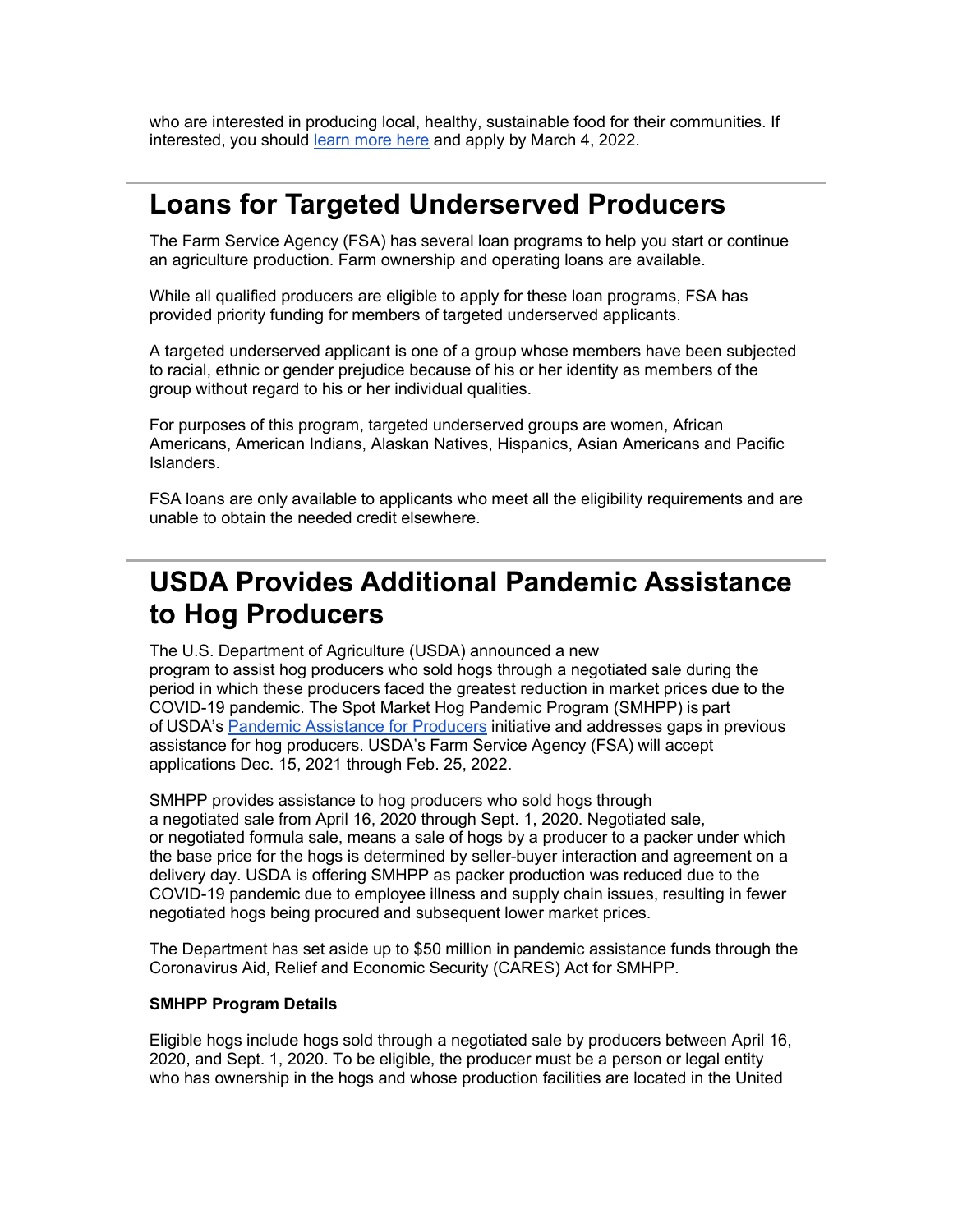States, including U.S. territories. Contract producers, federal, state and local governments, including public schools and packers are not eligible for SMHPP. 

SMHPP payments will be calculated by multiplying the number of head of eligible hogs, not to exceed 10,000 head, by the payment rate of \$54 per head. FSA will issue payments to eligible hog producers as applications are received and approved.

## **Applying for Assistance**

Eligible hog producers can apply for SMHPP starting Dec. 15, 2021, by completing the FSA-940, Spot Market Hog Pandemic Program application. Additional documentation may be required. Visit [farmers.gov/smhpp](https://lnks.gd/l/eyJhbGciOiJIUzI1NiJ9.eyJidWxsZXRpbl9saW5rX2lkIjoxMTMsInVyaSI6ImJwMjpjbGljayIsImJ1bGxldGluX2lkIjoiMjAyMjAyMDguNTMwODE5MzEiLCJ1cmwiOiJodHRwOi8vd3d3LmZhcm1lcnMuZ292L3NtaHBwP3V0bV9tZWRpdW09ZW1haWwmdXRtX3NvdXJjZT1nb3ZkZWxpdmVyeSJ9.fAfL9-D-xInXfreYFXrXexZN9ntWGQTxDScJNVnejDs/s/1512326346/br/126307924675-l) for a copy of the Notice of Funds Availability, information on applicant eligibility and more information on how to apply. 

Applications can be submitted to the FSA office at any USDA Service Center nationwide by mail, fax, hand delivery or via electronic means. To find your local FSA office, visit [farmers.gov/service-locator.](https://lnks.gd/l/eyJhbGciOiJIUzI1NiJ9.eyJidWxsZXRpbl9saW5rX2lkIjoxMTQsInVyaSI6ImJwMjpjbGljayIsImJ1bGxldGluX2lkIjoiMjAyMjAyMDguNTMwODE5MzEiLCJ1cmwiOiJodHRwOi8vd3d3LmZhcm1lcnMuZ292L3NlcnZpY2UtbG9jYXRvcj91dG1fbWVkaXVtPWVtYWlsJnV0bV9zb3VyY2U9Z292ZGVsaXZlcnkifQ.SdPBKelWR0f7sNzpglTKNlNpmVkCwm18kFywKM8k7lE/s/1512326346/br/126307924675-l) Hog producers can also call 877-508-8364 to speak directly with a USDA employee ready to offer assistance.

## <span id="page-5-0"></span>**Disaster Set-Aside Extension**

USDA has additional support available to producers given the recent outbreaks of the COVID-19 Delta variant and has extended the availability of COVID-19 Disaster Set-Aside (DSA) for installments due through Jan. 31, 2022. In addition, FSA will permit a second DSA for COVID-19 and a second DSA for natural disasters for those who had an initial COVID-19 DSA. Requests for a COVID-19 DSA or a second DSA must be received no later than May 1, 2022.

Last year, FSA broadened the use of the DSA. Normally used in the wake of natural disasters, the DSA can now allow farmers with USDA farm loans who are affected by COVID-19 and determined to be eligible, to have their next payment set aside. The setaside payment's due date is moved to the final maturity date of the loan or extended up to twelve months in the case of an annual operating loan. Any principal set-aside will continue to accrue interest until it is repaid. This will improve the borrower's cashflow in the current production cycle.

## **More Information**

Producers can explore available options on all FSA loan options at [fsa.usda.gov](https://lnks.gd/l/eyJhbGciOiJIUzI1NiJ9.eyJidWxsZXRpbl9saW5rX2lkIjoxMTUsInVyaSI6ImJwMjpjbGljayIsImJ1bGxldGluX2lkIjoiMjAyMjAyMDguNTMwODE5MzEiLCJ1cmwiOiJodHRwczovL2djYzAyLnNhZmVsaW5rcy5wcm90ZWN0aW9uLm91dGxvb2suY29tLz9kYXRhPTA0JTdDMDElN0MlN0NkYzY5MDJkOWNiZTE0MDg3NzdiMDA4ZDllYjFjY2ZjNSU3Q2VkNWIzNmU3MDFlZTRlYmM4NjdlZTAzY2ZhMGQ0Njk3JTdDMCU3QzAlN0M2Mzc3OTkzMzEyMzgxMjA0ODAlN0NVbmtub3duJTdDVFdGcGJHWnNiM2Q4ZXlKV0lqb2lNQzR3TGpBd01EQWlMQ0pRSWpvaVYybHVNeklpTENKQlRpSTZJazFoYVd3aUxDSlhWQ0k2TW4wJTNEJTdDMzAwMCZyZXNlcnZlZD0wJnNkYXRhPUVoTDVkNXc0ZXR0b1k2SEV4clg1bDd6Zll1V3NnUVlSZSUyQldaTnp5eWZwayUzRCZ1cmw9aHR0cHMlM0ElMkYlMkZ3d3cuZnNhLnVzZGEuZ292JTJGJTNGdXRtX21lZGl1bSUzRGVtYWlsJTI2dXRtX3NvdXJjZSUzRGdvdmRlbGl2ZXJ5JnV0bV9tZWRpdW09ZW1haWwmdXRtX3NvdXJjZT1nb3ZkZWxpdmVyeSJ9.SL6YUVnGZxTAbrkOQIIR2u3xZivFO6cnPvSDh_MsAEs/s/1512326346/br/126307924675-l) or by contacting their [local USDA Service Center.](https://lnks.gd/l/eyJhbGciOiJIUzI1NiJ9.eyJidWxsZXRpbl9saW5rX2lkIjoxMTYsInVyaSI6ImJwMjpjbGljayIsImJ1bGxldGluX2lkIjoiMjAyMjAyMDguNTMwODE5MzEiLCJ1cmwiOiJodHRwczovL3d3dy5mYXJtZXJzLmdvdi93b3JraW5nLXdpdGgtdXMvc2VydmljZS1jZW50ZXItbG9jYXRvcj91dG1fbWVkaXVtPWVtYWlsJnV0bV9zb3VyY2U9Z292ZGVsaXZlcnkifQ.2e7wXo58YWeu4o96fd_DXgIY5fMokokYPVjCNWNzKiA/s/1512326346/br/126307924675-l) Service Center staff continue to work with agricultural producers via phone, email, and other digital tools. Because of the pandemic, some [USDA Service Centers](https://lnks.gd/l/eyJhbGciOiJIUzI1NiJ9.eyJidWxsZXRpbl9saW5rX2lkIjoxMTcsInVyaSI6ImJwMjpjbGljayIsImJ1bGxldGluX2lkIjoiMjAyMjAyMDguNTMwODE5MzEiLCJ1cmwiOiJodHRwOi8vd3d3LmZhcm1lcnMuZ292L3NlcnZpY2UtbG9jYXRvcj91dG1fbWVkaXVtPWVtYWlsJnV0bV9zb3VyY2U9Z292ZGVsaXZlcnkifQ.jD6aCbCCozGuzx9tlUhamrWqMqQjwZJfmxMirbsAinI/s/1512326346/br/126307924675-l) are open to limited visitors. Contact your Service Center to set up an in-person or phone appointment. Additionally, more information related to USDA's response and relief for producers can be found at [farmers.gov/coronavirus.](https://lnks.gd/l/eyJhbGciOiJIUzI1NiJ9.eyJidWxsZXRpbl9saW5rX2lkIjoxMTgsInVyaSI6ImJwMjpjbGljayIsImJ1bGxldGluX2lkIjoiMjAyMjAyMDguNTMwODE5MzEiLCJ1cmwiOiJodHRwczovL3d3dy5mYXJtZXJzLmdvdi9jb3JvbmF2aXJ1cz91dG1fbWVkaXVtPWVtYWlsJnV0bV9zb3VyY2U9Z292ZGVsaXZlcnkifQ.I7KPUFRb9STGjKOaSYcwJjhihsS_hpadJXW4l1scd2A/s/1512326346/br/126307924675-l)

## <span id="page-5-1"></span>**Borrower Training for Farm Loan Customers**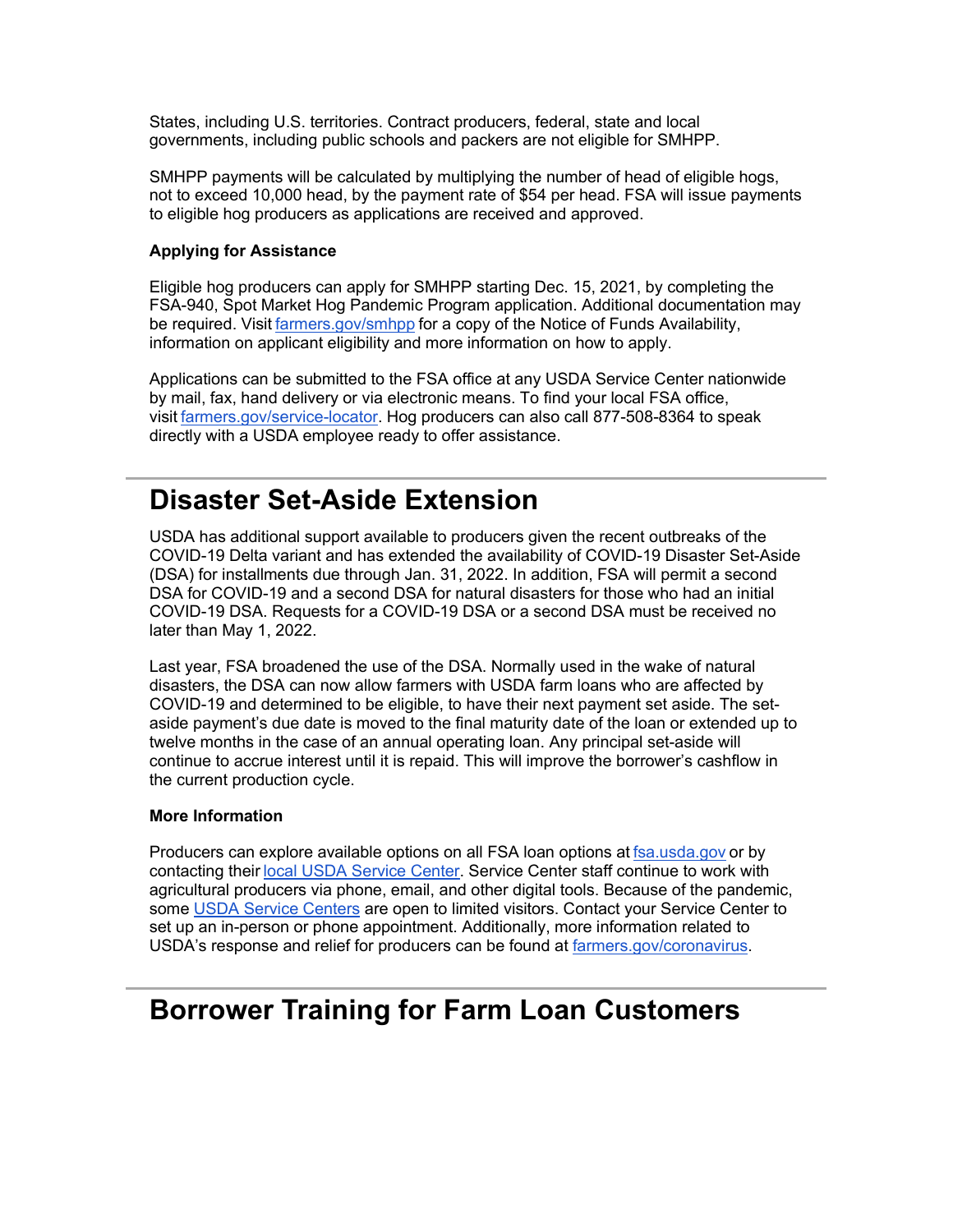Borrower training is available for all Farm Service Agency (FSA) customers. This training is required for all direct loan applicants, unless the applicant has a waiver issued by the agency.

Borrower training includes instruction in production and financial management. The purpose is to help the applicants develop and improve skills that are necessary to successfully operate a farm and build equity in the operation. It aims to help the producer become financially successful. Borrower training is provided, for a fee, by agency approved vendors. Contact your local FSA Farm Loan Manager for a list of approved vendors.

## <span id="page-6-0"></span>**USDA Opens 2022 Signup for Dairy Margin Coverage, Expands Program for Supplemental Production**

As part of the Biden-Harris Administration's ongoing efforts to support dairy farmers and rural communities, today the U.S. Department of Agriculture (USDA) opened signup for the Dairy Margin Coverage (DMC) program and expanded the program to allow dairy producers to better protect their operations by enrolling supplemental production. This signup period – which runs from Dec. 13, 2021 to Feb. 25, 2022 – enables producers to get coverage through this important safety-net program for another year as well as get additional assistance through the new Supplemental DMC.

Supplemental DMC will provide \$580 million to better help small- and mid-sized dairy operations that have increased production over the years but were not able to enroll the additional production. Now, they will be able to retroactively receive payments for that supplemental production. Additionally, USDA's Farm Service Agency (FSA) updated how feed costs are calculated, which will make the program more reflective of actual dairy producer expenses. 

## **Supplemental DMC Enrollment**

Eligible dairy operations with less than 5 million pounds of established production history may enroll supplemental pounds based upon a formula using 2019 actual milk marketings, which will result in additional payments. Producers will be required to provide FSA with their 2019 Milk Marketing Statement.

Supplemental DMC coverage is applicable to calendar years 2021, 2022 and 2023. Participating dairy operations with supplemental production may receive retroactive supplemental payments for 2021 in addition to payments based on their established production history.

Supplemental DMC will require a revision to a producer's 2021 DMC contract and must occur before enrollment in DMC for the 2022 program year. Producers will be able to revise 2021 DMC contracts and then apply for 2022 DMC by contacting their local USDA [Service Center.](https://lnks.gd/l/eyJhbGciOiJIUzI1NiJ9.eyJidWxsZXRpbl9saW5rX2lkIjoxMTksInVyaSI6ImJwMjpjbGljayIsImJ1bGxldGluX2lkIjoiMjAyMjAyMDguNTMwODE5MzEiLCJ1cmwiOiJodHRwczovL3d3dy5mYXJtZXJzLmdvdi93b3JraW5nLXdpdGgtdXMvc2VydmljZS1jZW50ZXItbG9jYXRvcj91dG1fbWVkaXVtPWVtYWlsJnV0bV9zb3VyY2U9Z292ZGVsaXZlcnkifQ.RiOZJ7i94k-fqs1IWZjptbj9ocVmgDetLqpZ1zUBcPY/s/1512326346/br/126307924675-l)

## **DMC 2022 Enrollment**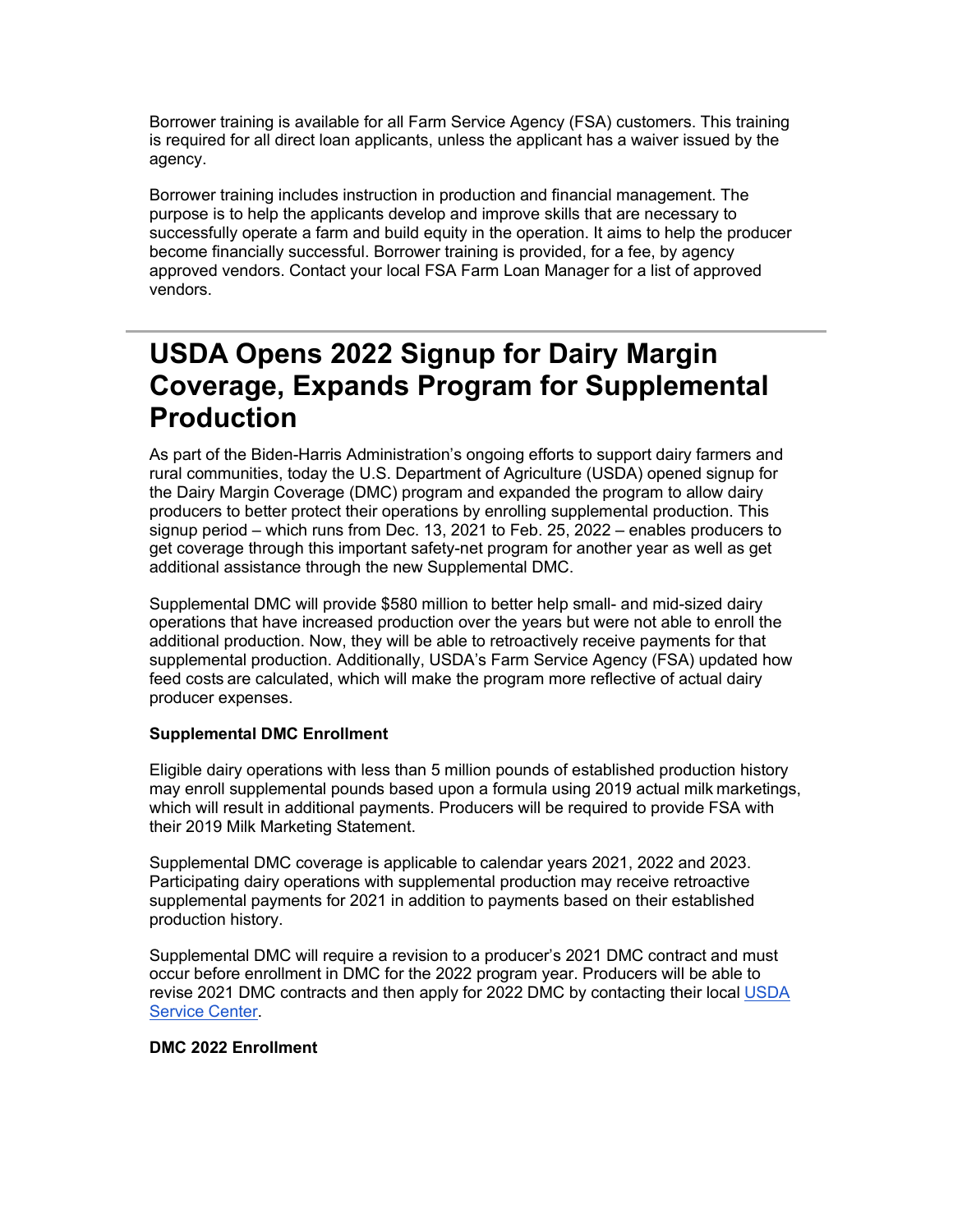After making any revisions to 2021 DMC contracts for Supplemental DMC, producers can sign up for 2022 coverage. DMC provides eligible dairy producers with risk management coverage that pays producers when the difference between the price of milk and the cost of feed falls below a certain level. So far in 2021, DMC payments have triggered for January through October for more than \$1.0 billion.

For DMC enrollment, producers must certify with FSA that the operation is commercially marketing milk, sign all required forms and pay the \$100 administrative fee. The fee is waived for farmers who are considered limited resource, beginning, socially disadvantaged, or a military veteran. To determine the appropriate level of DMC coverage for a specific dairy operation, producers can use the [online dairy decision tool.](https://lnks.gd/l/eyJhbGciOiJIUzI1NiJ9.eyJidWxsZXRpbl9saW5rX2lkIjoxMjAsInVyaSI6ImJwMjpjbGljayIsImJ1bGxldGluX2lkIjoiMjAyMjAyMDguNTMwODE5MzEiLCJ1cmwiOiJodHRwczovL2djYzAyLnNhZmVsaW5rcy5wcm90ZWN0aW9uLm91dGxvb2suY29tLz9kYXRhPTA0JTdDMDElN0MlN0NjMWI3MDIxYzhkOTY0N2ViMDJhYjA4ZDliYTdlYzc5OSU3Q2VkNWIzNmU3MDFlZTRlYmM4NjdlZTAzY2ZhMGQ0Njk3JTdDMCU3QzAlN0M2Mzc3NDU4NzU5NDIxMDg1MTElN0NVbmtub3duJTdDVFdGcGJHWnNiM2Q4ZXlKV0lqb2lNQzR3TGpBd01EQWlMQ0pRSWpvaVYybHVNeklpTENKQlRpSTZJazFoYVd3aUxDSlhWQ0k2TW4wJTNEJTdDMzAwMCZyZXNlcnZlZD0wJnNkYXRhPUZVZ09pVUdmTmR2Q0FYUFJ5d2xDTW5LcUVXTWprZ24zNmhiMmN1UUV2YzQlM0QmdXJsPWh0dHBzJTNBJTJGJTJGZG1jLmRhaXJ5bWFya2V0cy5vcmclMkYlM0Z1dG1fbWVkaXVtJTNEZW1haWwlMjZ1dG1fc291cmNlJTNEZ292ZGVsaXZlcnkmdXRtX21lZGl1bT1lbWFpbCZ1dG1fc291cmNlPWdvdmRlbGl2ZXJ5In0.qXYJ0ySxemnhhFie77FNW2cvDDzvqrkeU5ZE5nXlNYY/s/1512326346/br/126307924675-l)

## **Updates to Feed Costs**

USDA is also changing the DMC feed cost formula to better reflect the actual cost dairy farmers pay for high-quality alfalfa hay.  FSA will calculate payments using 100% premium alfalfa hay rather than 50%.  The amended feed cost formula will make DMC payments more reflective of actual dairy producer expenses.  

## **Additional Dairy Assistance**

Today's announcement is part of a broader package to help the dairy industry respond to the pandemic and other challenges.  USDA is also amending Dairy Indemnity Payment Program (DIPP) regulations to add provisions for the indemnification of cows that are likely to be not marketable for longer durations, as a result, for example, of perand polyfluoroalkyl substances. FSA also worked closely with USDA's Natural Resources Conservation Service to target assistance through the Environmental Quality Incentives Program) and other conservation programs to help producers safely dispose of and address resource concerns created by affected cows. Other recent dairy announcements include \$350 million through the Pandemic Market Volatility Assistance Program and \$400 million for the Dairy Donation Program.

Additional details on these changes to DMC and DIPP can be found in a rule that will be published soon in the *Federal Register*. This rule also included information on the new Oriental Fruit Fly Program as well as changes to FSA conservation programs. A copy of the rule is available [here.](https://lnks.gd/l/eyJhbGciOiJIUzI1NiJ9.eyJidWxsZXRpbl9saW5rX2lkIjoxMjEsInVyaSI6ImJwMjpjbGljayIsImJ1bGxldGluX2lkIjoiMjAyMjAyMDguNTMwODE5MzEiLCJ1cmwiOiJodHRwczovL2djYzAyLnNhZmVsaW5rcy5wcm90ZWN0aW9uLm91dGxvb2suY29tLz9kYXRhPTA0JTdDMDElN0MlN0NjMWI3MDIxYzhkOTY0N2ViMDJhYjA4ZDliYTdlYzc5OSU3Q2VkNWIzNmU3MDFlZTRlYmM4NjdlZTAzY2ZhMGQ0Njk3JTdDMCU3QzAlN0M2Mzc3NDU4NzU5NDIxMDg1MTElN0NVbmtub3duJTdDVFdGcGJHWnNiM2Q4ZXlKV0lqb2lNQzR3TGpBd01EQWlMQ0pRSWpvaVYybHVNeklpTENKQlRpSTZJazFoYVd3aUxDSlhWQ0k2TW4wJTNEJTdDMzAwMCZyZXNlcnZlZD0wJnNkYXRhPUJaSXM4OEtuc2EwcW9lSDZuWEVPbmVHTGUlMkIzdjFYUTBwZmJwbVJSbkZJSSUzRCZ1cmw9aHR0cHMlM0ElMkYlMkZ3d3cuZnNhLnVzZGEuZ292JTJGQXNzZXRzJTJGVVNEQS1GU0EtUHVibGljJTJGdXNkYWZpbGVzJTJGZG1jJTJGZG1jX2RpcHBfY3JwX21hbF9scGRfb2ZmX3Byb2dyYW1fZmluYWxfcnVsZS5wZGYlM0Z1dG1fbWVkaXVtJTNEZW1haWwlMjZ1dG1fc291cmNlJTNEZ292ZGVsaXZlcnkmdXRtX21lZGl1bT1lbWFpbCZ1dG1fc291cmNlPWdvdmRlbGl2ZXJ5In0.zejowATQTVUu-MT_G6wUjw0YyNNehLxMlU8K67JxO8E/s/1512326346/br/126307924675-l)

## **More Information**

To learn more or to participate in DMC or DIPP, producers should contact their local [USDA Service Center.](https://lnks.gd/l/eyJhbGciOiJIUzI1NiJ9.eyJidWxsZXRpbl9saW5rX2lkIjoxMjIsInVyaSI6ImJwMjpjbGljayIsImJ1bGxldGluX2lkIjoiMjAyMjAyMDguNTMwODE5MzEiLCJ1cmwiOiJodHRwczovL3d3dy5mYXJtZXJzLmdvdi93b3JraW5nLXdpdGgtdXMvc2VydmljZS1jZW50ZXItbG9jYXRvcj91dG1fbWVkaXVtPWVtYWlsJnV0bV9zb3VyY2U9Z292ZGVsaXZlcnkifQ.BlFLvjMMCLLMB283KCMKD4PWXuYw9t_ZocmbXv9kLPA/s/1512326346/br/126307924675-l) Service Center staff continue to work with agricultural producers via phone, email and other digital tools. Because of the pandemic, some are open to limited visitors. Producers should contact their Service Center to set up an in-person or phone appointment. Additionally, more information related to USDA's response and relief for producers can be found at [farmers.gov/coronavirus.](https://lnks.gd/l/eyJhbGciOiJIUzI1NiJ9.eyJidWxsZXRpbl9saW5rX2lkIjoxMjMsInVyaSI6ImJwMjpjbGljayIsImJ1bGxldGluX2lkIjoiMjAyMjAyMDguNTMwODE5MzEiLCJ1cmwiOiJodHRwczovL3d3dy5mYXJtZXJzLmdvdi9jb3JvbmF2aXJ1cz91dG1fbWVkaXVtPWVtYWlsJnV0bV9zb3VyY2U9Z292ZGVsaXZlcnkifQ.WYspzs58X5Lp260OCHMIplCxAx5F2V_j5uXP-Ukwf9k/s/1512326346/br/126307924675-l)

# <span id="page-7-0"></span>**2022 ARCPLC Elections and Enrollment**

Producers can elect coverage and enroll in ARC-CO or PLC, which are both crop-by-crop, or ARC-IC, which is for the entire farm. Although election changes for 2022 are optional, producers must enroll through a signed contract each year. Also, if a producer has a multi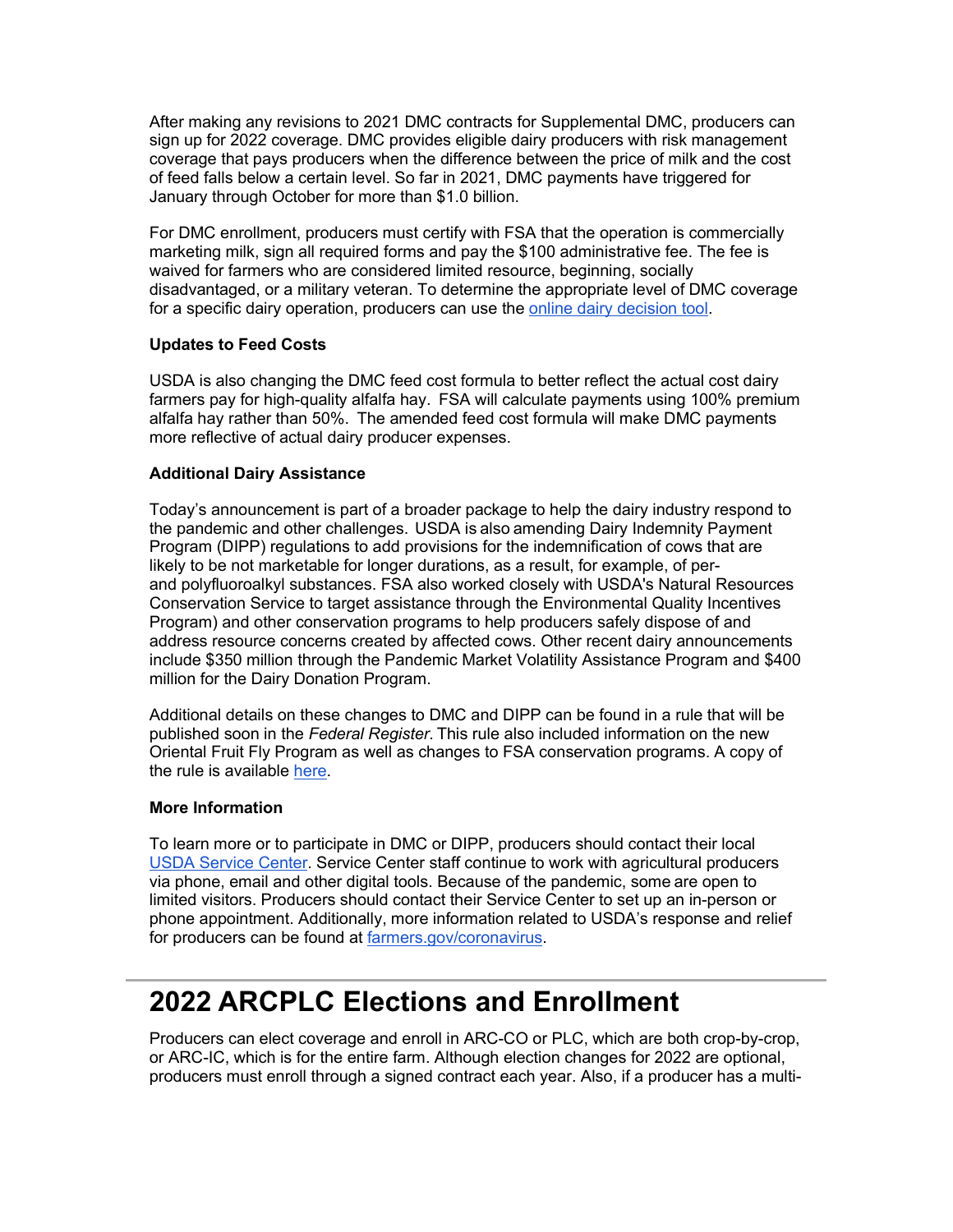year contract on the farm and makes an election change for 2022, it will be necessary to sign a new contract.

If an election is not submitted by the deadline of March 15, 2022, the election remains the same as the 2021 election for crops on the farm.  Farm owners cannot enroll in either program unless they have a share interest in the farm.    

Covered commodities include barley, canola, large and small chickpeas, corn, crambe, flaxseed, grain sorghum, lentils, mustard seed, oats, peanuts, dry peas, rapeseed, long grain rice, medium and short grain rice, safflower seed, seed cotton, sesame, soybeans, sunflower seed, and wheat.   

#### **Web-Based Decision Tools**

In partnership with USDA, the University of Illinois and Texas A&M University offer webbased decision tools to assist producers in making informed, educated decisions using crop data specific to their respective farming operations. Tools include:  

- [Gardner-farmdoc Payment Calculator](https://lnks.gd/l/eyJhbGciOiJIUzI1NiJ9.eyJidWxsZXRpbl9saW5rX2lkIjoxMjQsInVyaSI6ImJwMjpjbGljayIsImJ1bGxldGluX2lkIjoiMjAyMjAyMDguNTMwODE5MzEiLCJ1cmwiOiJodHRwczovL2Zhcm1kb2NkYWlseS5pbGxpbm9pcy5lZHUvMjAxOS8wOC9pbnRyb2R1Y2luZy10aGUtZ2FyZG5lci1mYXJtZG9jLXBheW1lbnQtY2FsY3VsYXRvci5odG1sJTIyJTIwL3QlMjAlMjJfYmxhbms_dXRtX21lZGl1bT1lbWFpbCZ1dG1fc291cmNlPWdvdmRlbGl2ZXJ5In0.XCARb3sl8sA3xCCIUW_NFlF_UT6iKjlosIPolXYNSBM/s/1512326346/br/126307924675-l), a tool available through the University of Illinois allows producers to estimate payments for farms and counties for ARC-CO and PLC.
- [ARC and PLC Decision Tool](https://lnks.gd/l/eyJhbGciOiJIUzI1NiJ9.eyJidWxsZXRpbl9saW5rX2lkIjoxMjUsInVyaSI6ImJwMjpjbGljayIsImJ1bGxldGluX2lkIjoiMjAyMjAyMDguNTMwODE5MzEiLCJ1cmwiOiJodHRwczovL3d3dy5hZnBjLnRhbXUuZWR1Lz91dG1fbWVkaXVtPWVtYWlsJnV0bV9zb3VyY2U9Z292ZGVsaXZlcnkifQ.D7r5yL305jGjrewpuxjV_CLGbKS0BLAsvnuyrPmLcGY/s/1512326346/br/126307924675-l), a tool available through Texas A&M tallows producers to estimate payments and yield updates and expected payments for 2022.

#### **Crop Insurance Considerations**

ARC and PLC are part of a broader safety net provided by USDA, which also includes crop insurance and marketing assistance loans.  

Producers are reminded that ARC and PLC elections and enrollments can impact eligibility for some crop insurance products.  

Producers on farms with a PLC election have the option of purchasing Supplemental Coverage Option (SCO) through their Approved Insurance Provider; however, producers on farms where ARC is the election are ineligible for SCO on their planted acres for that crop on that farm.  

Unlike SCO, the Enhanced Coverage Option (ECO) is unaffected by an ARC election.  Producers may add ECO regardless of the farm program election. 

Upland cotton farmers who choose to enroll seed cotton base acres in ARC or PLC are ineligible for the stacked income protection plan (STAX) on their planted cotton acres for that farm.   

#### **More Information**

For more information on ARC and PLC, visit the [ARC and PLC webpage](https://lnks.gd/l/eyJhbGciOiJIUzI1NiJ9.eyJidWxsZXRpbl9saW5rX2lkIjoxMjYsInVyaSI6ImJwMjpjbGljayIsImJ1bGxldGluX2lkIjoiMjAyMjAyMDguNTMwODE5MzEiLCJ1cmwiOiJodHRwczovL3d3dy5mc2EudXNkYS5nb3YvcHJvZ3JhbXMtYW5kLXNlcnZpY2VzL2FyY3BsY19wcm9ncmFtL2luZGV4P3V0bV9tZWRpdW09ZW1haWwmdXRtX3NvdXJjZT1nb3ZkZWxpdmVyeSJ9.jOpJy4MEKVGvdLtWVUmDNbFZf07uXzg7AoVzqc3xI3Q/s/1512326346/br/126307924675-l) or contact your local [USDA Service Center](https://lnks.gd/l/eyJhbGciOiJIUzI1NiJ9.eyJidWxsZXRpbl9saW5rX2lkIjoxMjcsInVyaSI6ImJwMjpjbGljayIsImJ1bGxldGluX2lkIjoiMjAyMjAyMDguNTMwODE5MzEiLCJ1cmwiOiJodHRwOi8vd3d3LmZhcm1lcnMuZ292L3NlcnZpY2UtbG9jYXRvcj91dG1fbWVkaXVtPWVtYWlsJnV0bV9zb3VyY2U9Z292ZGVsaXZlcnkifQ.xbuBtkvxaAGPWPInT1Av-UGX_TfkoPuv9BJHw8D8yjU/s/1512326346/br/126307924675-l).